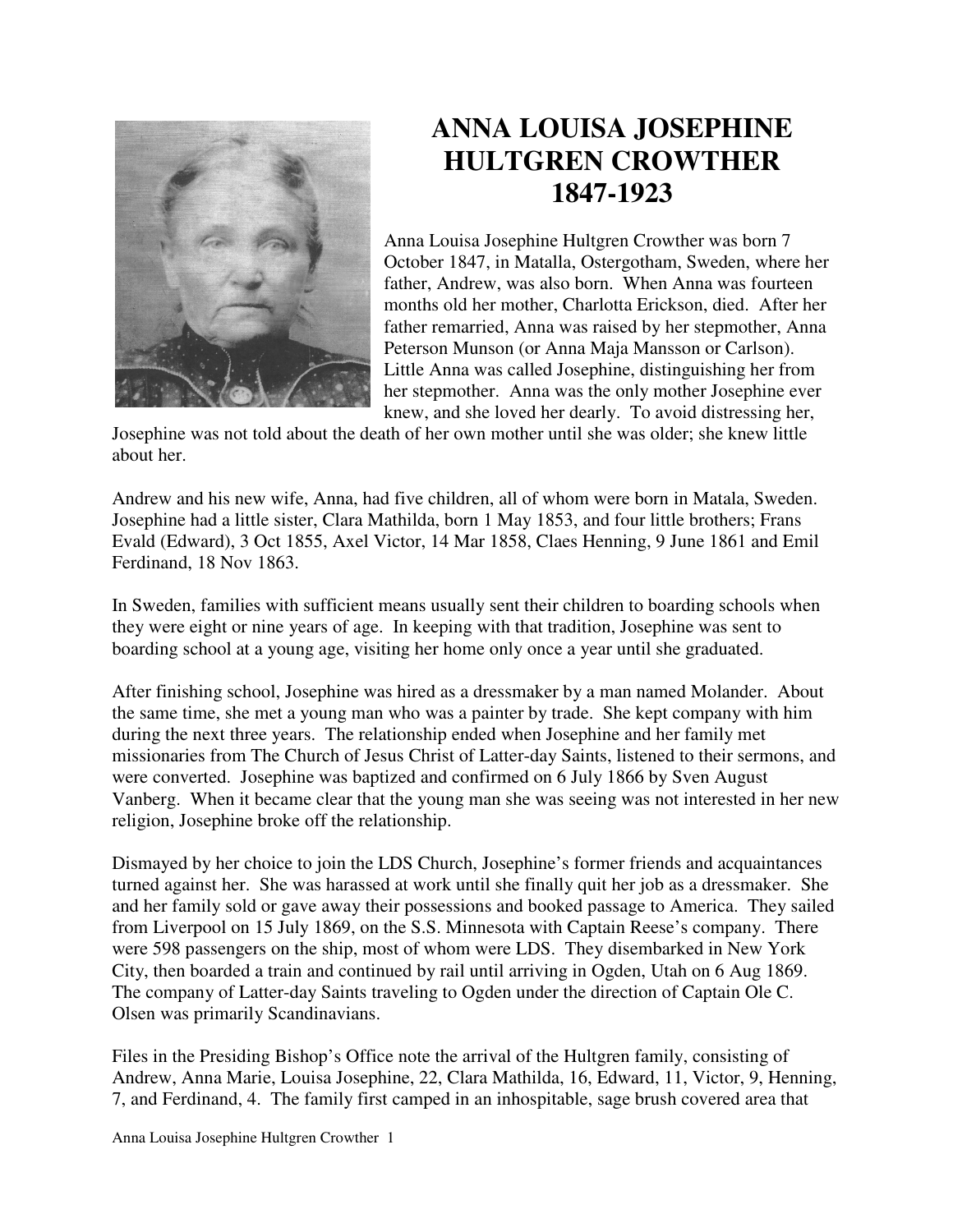later became Riverdale. The entire family contracted the measles and was eventually taken in by a Mr. Garner. There was some conjecture that Mr. Garner hoped to take Josephine as his second wife, but while living in his home, Josephine met and fell in love with David Crowther. Upon learning of Josephine's affections for David, Mr. Garner turned the Hultgrens out of his home. The Dean family then took the Hultgrens into their home.

As was frequently done in the early days of the Church, Josephine was rebaptized by Pleasant Green Taylor on 10 Nov 1869. David Crowther had been rebaptized on 14 June 1868. Six days after Josephine's second baptism, on 16 Nov 1869, Josephine and David were married in the Salt Lake City Endowment House by Wilford Woodruff. Josephine was twenty years old; David was twenty three.

The young couple bought a small cabin on the south side of Second Street about fifty feet to the west of Wall Avenue. They lived next to the Stone family. Their daughter, Sarah Stone, later married David and Josephine's son, Walt. Josephine's parents also moved to the Five Points area. They built a house on the east side of Washington Boulevard at about 200 North.

Within a few years, David and Josephine moved to another cabin, in the area of 405 North Harrisville Road. Their third move was to a house on North Harrisville Road approximately a block from where the road currently intersects with Highway 89. Across the street to the south of that home was a large, grassy meadow where the Indians liked to camp. It was an excellent camp site. A creek, bordered by cottonwood trees and willow bushes, ran through the open fields and meadows. Often, the Indians would cross the narrow, dirt road to peek in the windows of the house, which scared the children.

In April 1881, David and Josephine moved a final time to a two room adobe house on a gentle bend of North Harrisville Road (992 North Harrisville Road), a quarter mile to the west of their previous home. Luman and Noah Shurtleff had built the home with adobe bricks they made. They sold the home to James Meek, and a year later, with some financial assistance from Josephine's father, David and Josephine bought the house and 15 acres from Mr. Meek for \$600.00. A lean-to was added to the back of the house with two more rooms; the completed house consisted of two small bedrooms, a kitchen and a front room.

In that adobe house, Josephine and David raised six daughters, Annie Josephine (Dinsdale) 1871, Alice Charolette (Cowles) 1873, Clara Marinda (Smout) 1875, Emma Adella (Della) (Yearsley) 1882, May Eveline (Wangsgard) 1887, and Ethel Delora (Williams) 1892, and three sons, Walter Herbert (1979), Albert Lawrence (1885) and William Leslile (1894). Another son, David Eli, a twin to Annie Josephine, and a daughter, Rose, died as infants.

Josephine was described as a very tender, loving mother, who taught her children a love for the Gospel. She was economical and always found creative ways to make do with whatever they had. Quiet, unassuming and not very tall, Josephine worked and walked with quick, fluid movements and kept her home clean and tidy. She took pride in being immaculately dressed, preferring white or light colored clothing, such as pastel house dresses covered by a clean white apron. Bishop Brown said that he always felt as if he were in the presence of someone very